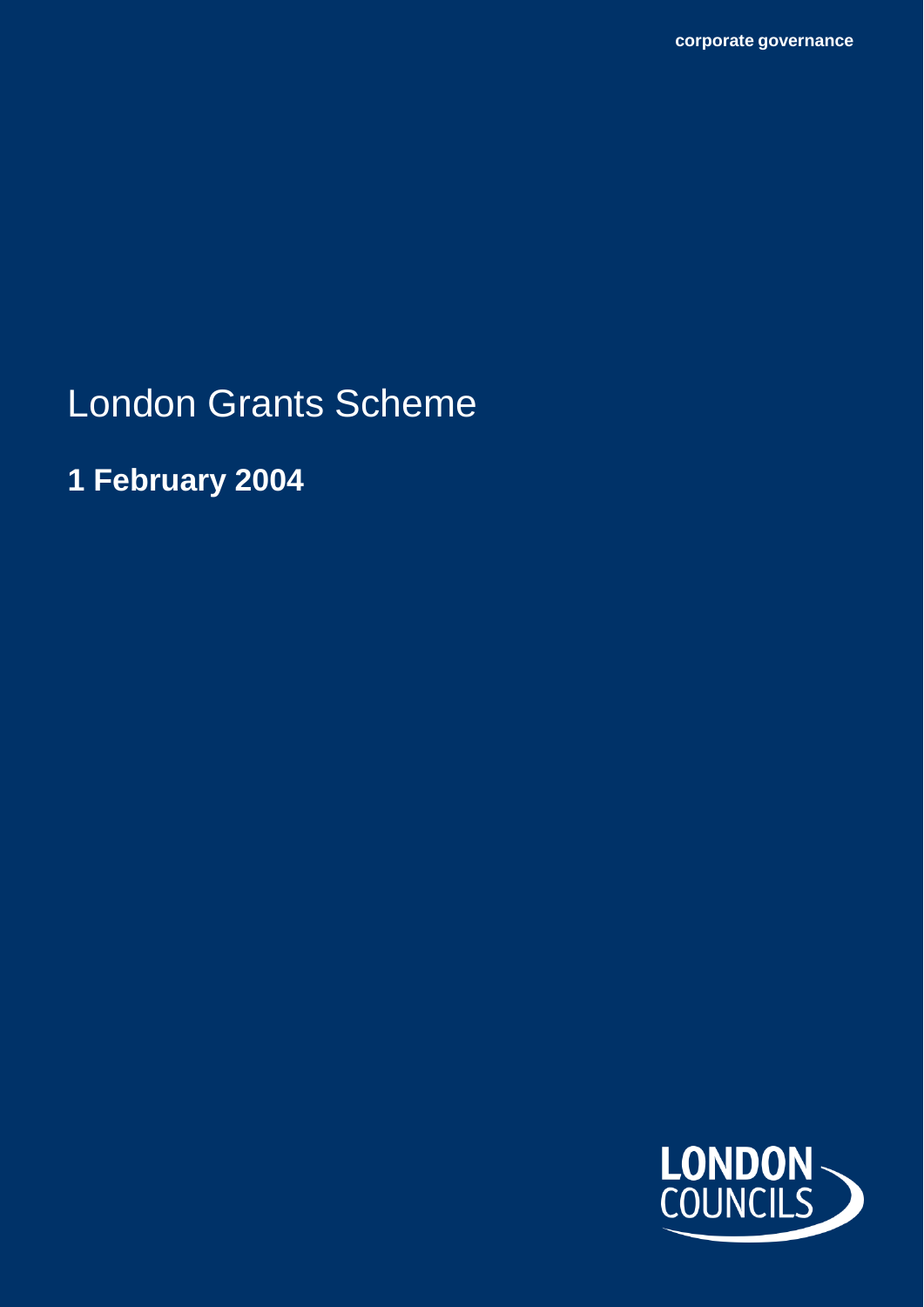**DATED 1 February 2004**

## **[LONDON COUNCILS] [1](#page-1-0)**

### **VARIATION TO AGREEMENT DATED 13 DECEMBER, 2001 TO EFFECT A NEW SCHEME FOR GRANTS TO VOLUNTARY ORGANISATIONS**

**Ref: PR6602/54 /LJ**

-

<span id="page-1-0"></span> $1$  This joint committee approved the change of name from ALG to London Councils on 12 September 2006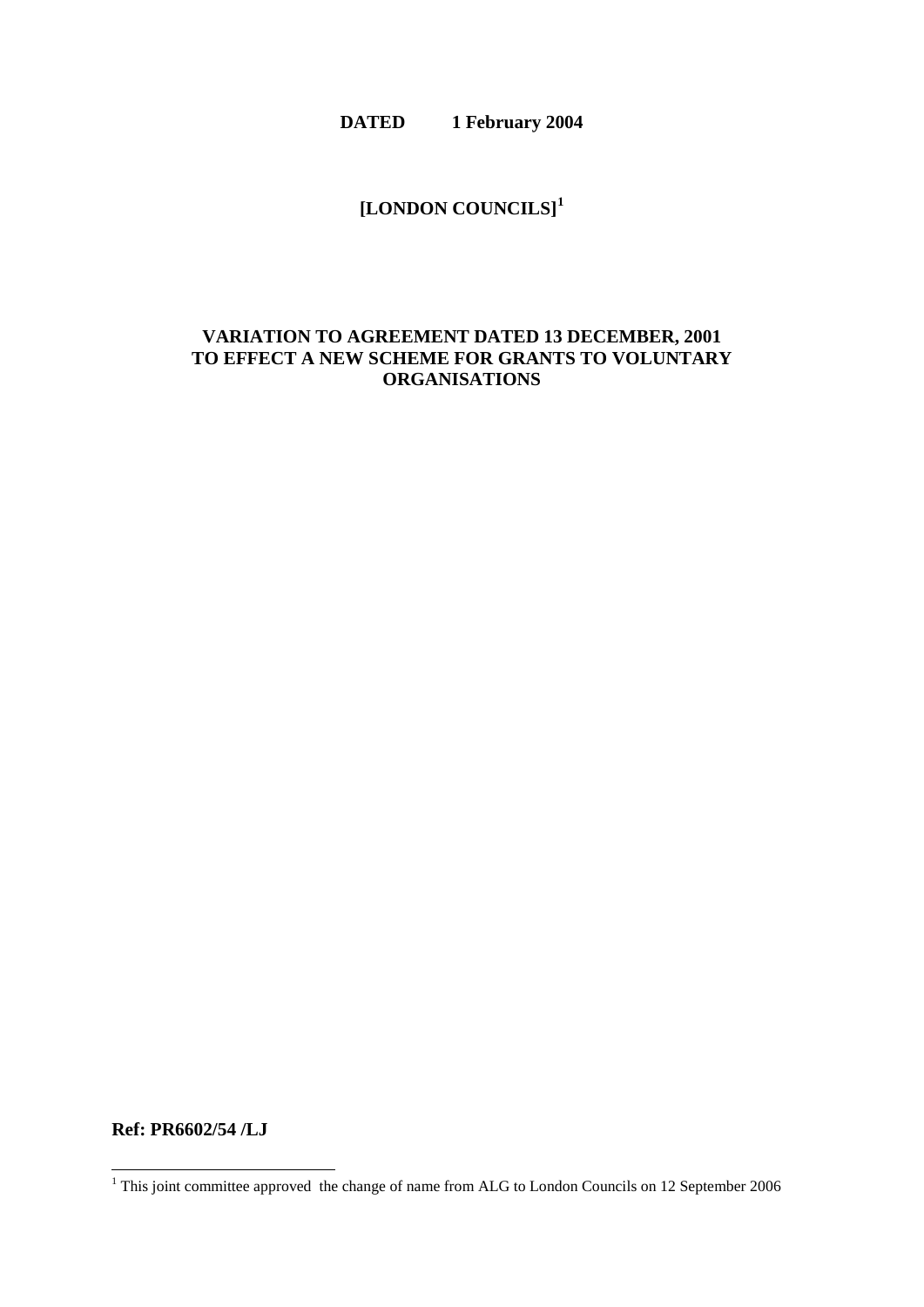THIS AGREEMENT is made on 1 February 1.2004

BETWEEN the Councils listed in Schedule 1 ("the London Local Authorities") in pursuance of arrangements made under section 48 Local Government Act 1985

#### WHEREAS:

-

- (A)The London Local Authorities are the constituent councils for the purposes of section 48 Local Government Act 1985 (Grants to Voluntary Organisations).
- (B) On  $17<sup>th</sup>$  October, 1985, a Scheme for the making of grants to voluntary organisations was made by the constituent councils in accordance with the requirements of section 48 Local Government Act 1985 and the London Borough of Richmond upon Thames consented to act as designated council for the purposes of the Scheme.
- (C) By an agreement dated  $1<sup>st</sup>$  April, 2000 ("the First Agreement") the London Local Authorities established a joint committee under sections 101 and 102 Local Government Act 1972, resolved to delegate various functions to the joint committee and agreed to name the joint committee the Association of London Government  $(*ALG")^2$  $(*ALG")^2$ .
- (D)The First Agreement made amendments to the Scheme referred to in Recital (B) above and the amendments to the Scheme were set out in Schedule 4 of the First Agreement.
- (E) An agreement dated  $13<sup>th</sup>$  December, 2001 ("the Second Agreement") confirmed the arrangements established by the First Agreement in accordance with the requirements of Part II Local Government Act 2000 (Arrangements with regard to Executives etc.) and continued the previous arrangements in respect of the Scheme, which was set out in full as Schedule 5 to the Second Agreement.
- (F) The London Borough of Richmond upon Thames has given notice in accordance with section 48(9) Local Government Act 1985 withdrawing its consent to act as designated council with effect from 31<sup>st</sup> March, 2004.
- (G)It is expedient that a new Scheme for the making of grants to voluntary organisations is made by the constituent councils and the Common Council of the City of London has agreed to act as designated council with effect from  $1<sup>st</sup>$  April, 2004.

<span id="page-2-0"></span> $2$  This joint committee approved the change of name from ALG to London Councils on 12 September 2006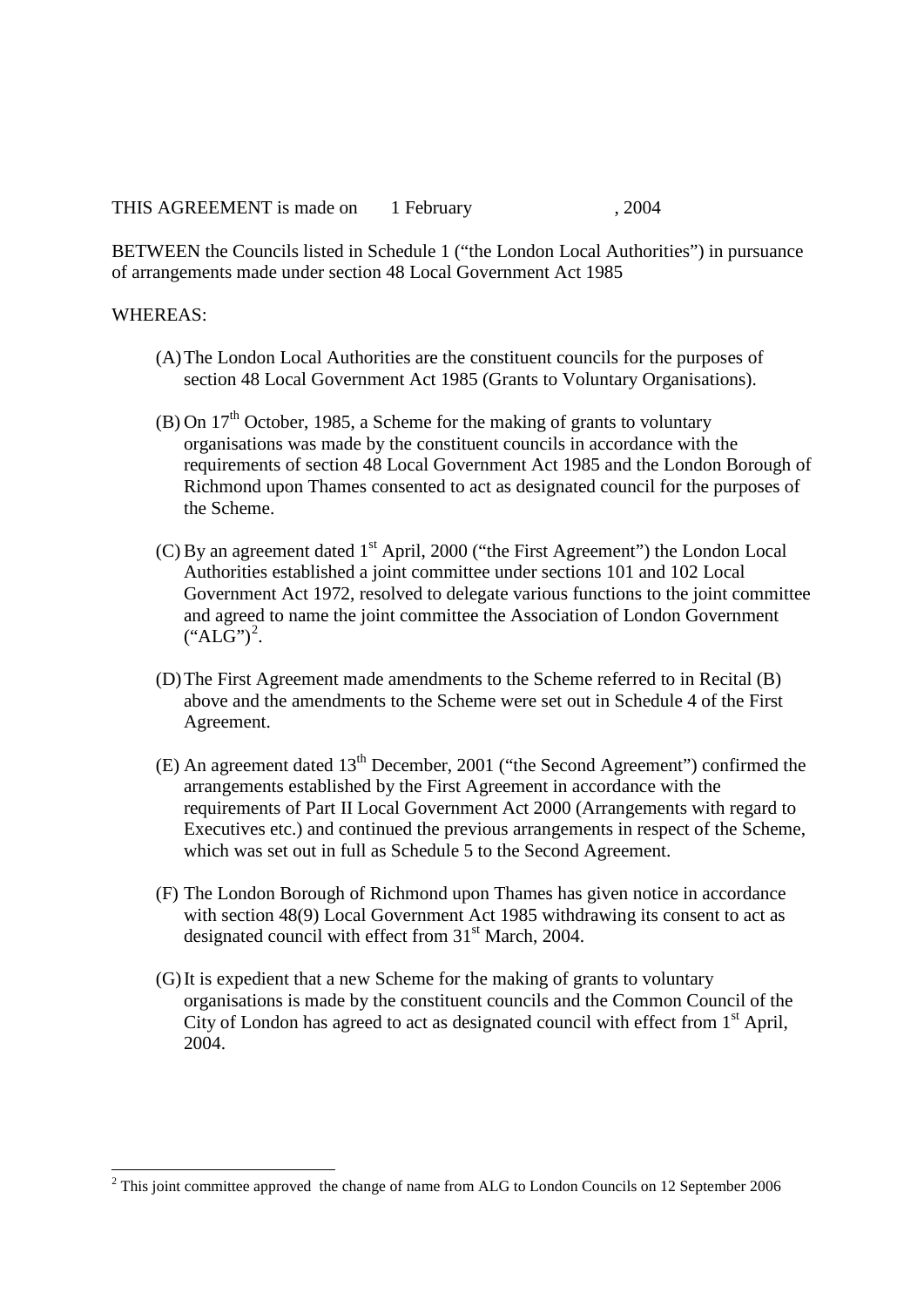#### IT IS HEREBY AGREED AS FOLLOWS:

- 1. This Third Agreement shall establish a new Scheme for the making of grants to voluntary organisations in Greater London ("the [London Councils] $3$  Grants Scheme") and the  $[London \, Councils]$ <sup>[4](#page-3-1)</sup> Grants Scheme which is set out in Schedule 2 hereto shall be substituted for the Scheme set out in Schedule 5 of the Second Agreement with effect from  $1<sup>st</sup>$  April, 2004.
- 2. The Second Agreement is hereby varied as follows:
	- 2.1 The following is substituted for Clause 1.5: "The London Local Authorities are the constituent council for the purposes of section 48(1)(a) Local Government Act 1985 and by an agreement dated 1 February 2004 ("the Third Agreement") have agreed to establish a new Scheme for the making of grants to voluntary organisations in Greater London in accordance with the provisions of the Third Agreement."
	- 2.2 In Clause 1.6, "and the [London Councils]<sup>[5](#page-3-2)</sup> Grants Scheme is set out in Schedule 2 of the Third Agreement" is substituted for "and the London Boroughs Grants Scheme as amended is set out in full in Schedule 5 hereto".
	- 2.3 In Clause 4.8, "the [London Councils]<sup>[6](#page-3-3)</sup> Grants Scheme as set out in Schedule 2 of the Third Agreement" shall be substituted for "the London Boroughs Grants Scheme as set out in Schedule 5".
	- 2.4 The following shall be substituted for Clause 6.10: "The Common Council of the City of London shall discharge the designated council function in accordance with section 42(2)(a) Local Government Act 1985 and the [London Councils]<sup>[7](#page-3-4)</sup> Grants Scheme as set out in Schedule 2 of the Third Agreement."
	- 2.5 "[London Councils]<sup>[8](#page-3-5)</sup> Grants Scheme" shall be substituted for "London" Boroughs Grants Scheme" in Clauses 7.1, 11.1 and 11.2. and for "London Boroughs Grants" or "LBG" wherever they appear in Schedules 7 and 8.
	- 2.6 In relation to the definition "associated committees of the [London Councils] $^{9n}$  $^{9n}$  $^{9n}$ in clause 3.1 the words "as amended and set out in full at Schedule 5" shall be substituted with the words "as set out in full at Schedule 2 of the Third Agreement".
	- 2.7 In Clause 7.3 the words "subject to schedule 5" shall be substituted with the words "subject to Schedule 2 of the Third Agreement"

-

<span id="page-3-1"></span>

<span id="page-3-3"></span><span id="page-3-2"></span>

<span id="page-3-0"></span><sup>&</sup>lt;sup>3</sup> This joint committee approved the change of name from ALG to London Councils on 12 September 2006<br><sup>4</sup> This joint committee approved the change of name from ALG to London Councils on 12 September 2006<br><sup>5</sup> This joint co

<span id="page-3-4"></span>

<span id="page-3-5"></span>

<span id="page-3-6"></span>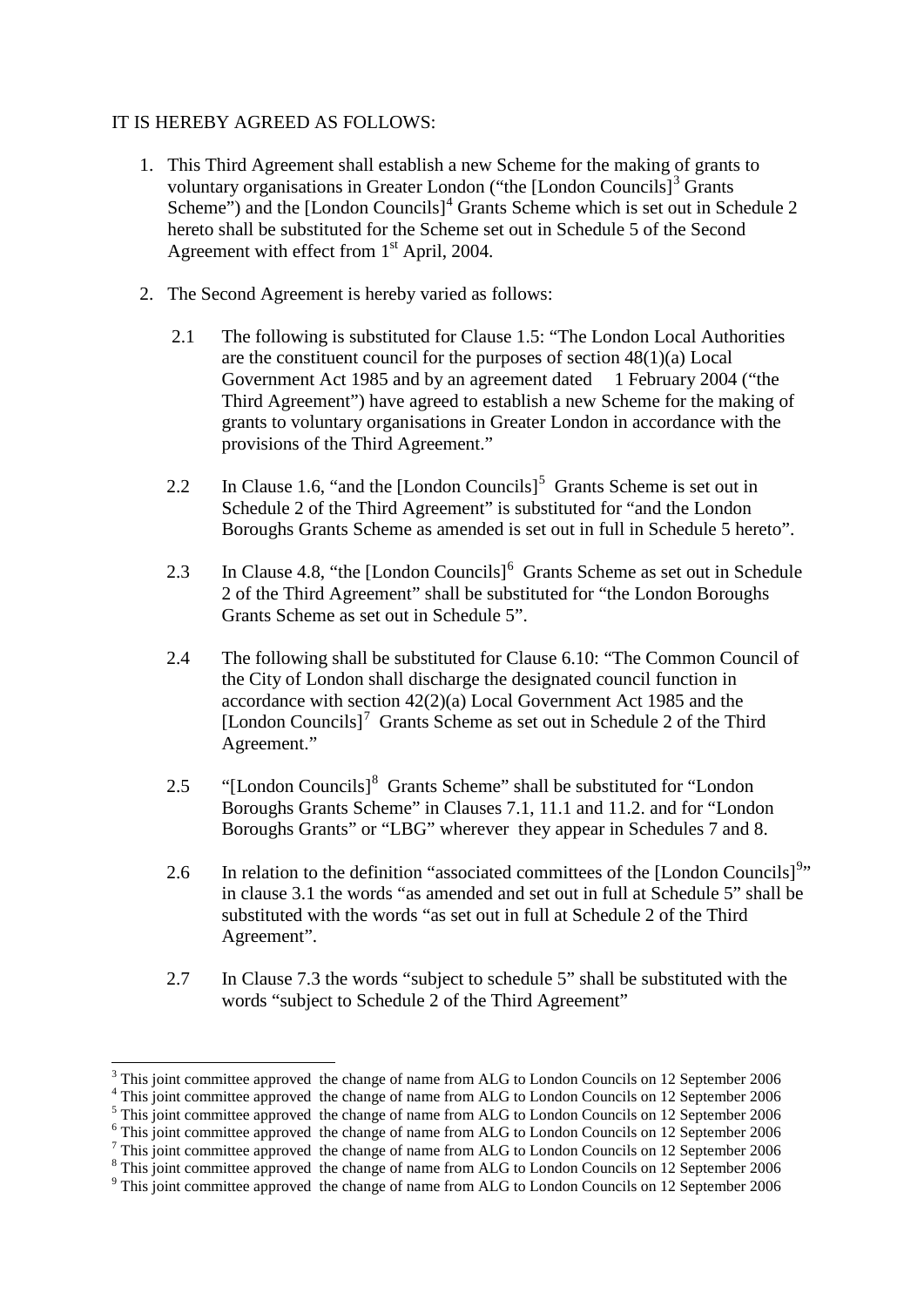- 3. The terms and conditions of the Second Agreement shall remain in force and be binding on all the London Local Authorities except the terms and conditions expressly varied by this Third Agreement.
- 4. This Agreement is executed by each Party by signing the annexed Memorandum of Participation on behalf of that Party and such Memorandum of Participation shall be evidence of execution by that Party when Memoranda executed by a majority of the Parties are incorporated into this Agreement.

#### **SCHEDULE 1**

The City of Westminster The London Borough of Barking and Dagenham The London Borough of Barnet The London Borough of Bexley The London Borough of Brent The London Borough of Bromley The London Borough of Camden The London Borough of Croydon The London Borough of Ealing The London Borough of Enfield The London Borough of Greenwich The London Borough of Hackney The London Borough of Hammersmith and Fulham The London Borough of Haringey The London Borough of Harrow The London Borough of Havering The London Borough of Hillingdon The London Borough of Hounslow The London Borough of Islington The Royal Borough of Kensington and Chelsea The Royal Borough of Kingston upon Thames The London Borough of Lambeth The London Borough of Lewisham The London Borough of Merton The London Borough of Newham The London Borough of Redbridge The London Borough of Richmond upon Thames The London Borough of Southwark The London Borough of Sutton The London Borough of Tower Hamlets The London Borough of Waltham Forest The London Borough of Wandsworth The Common Council of the City of London

: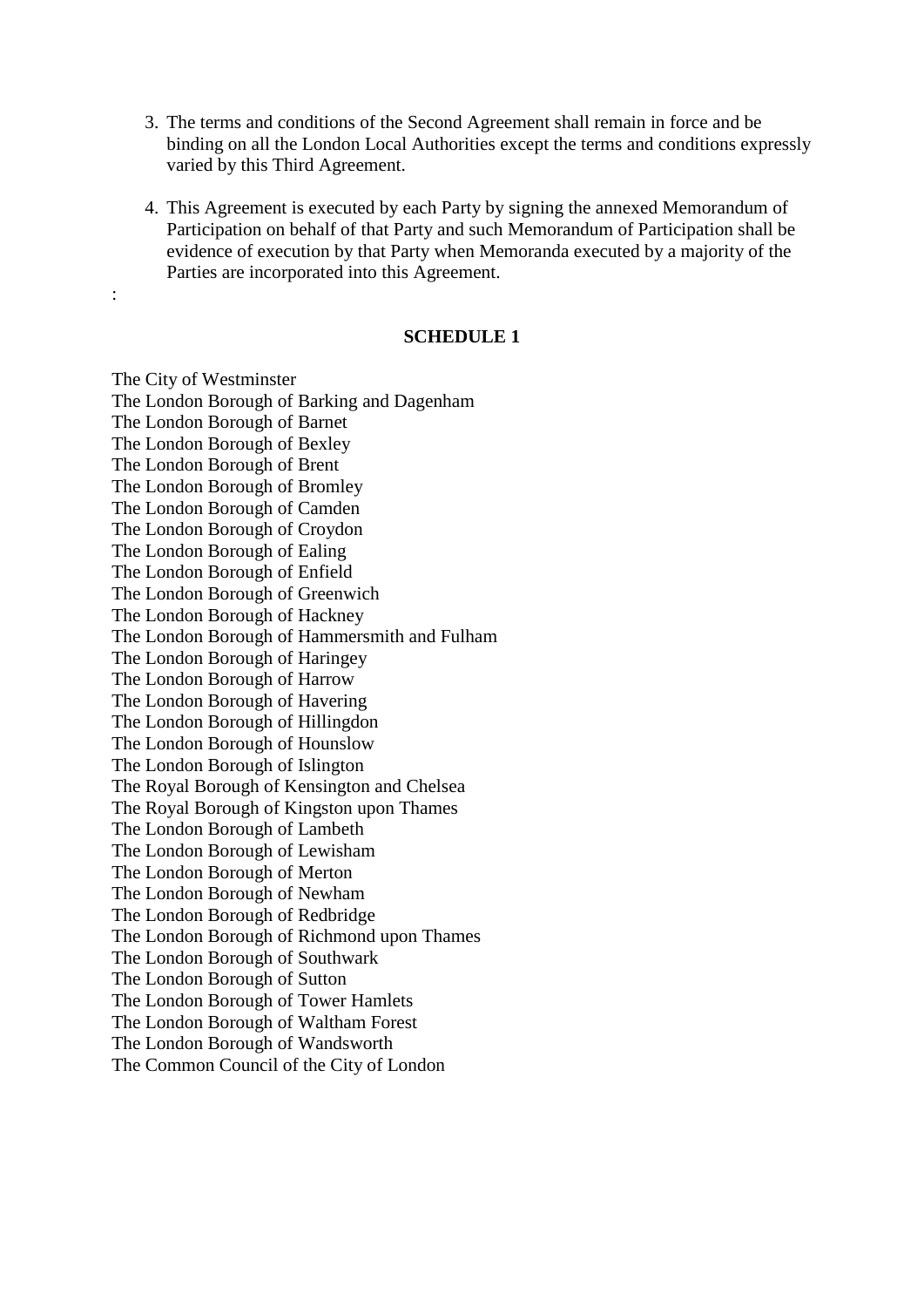## **SCHEDULE 2**

# **[LONDON COUNCILS][10](#page-5-0) GRANTS SCHEME**

### **Made under section 48 of the Local Government Act 1985 by the London Borough Councils and the Common Council of the City of London**

#### **INTRODUCTION**

- 1. 1 This Scheme for the making of grants to eligible voluntary organisations in Greater London is made in accordance with section 48 of the Local Government Act 1985 (hereinafter referred to as the Act) to replace the Scheme which will terminate on 31<sup>st</sup>. March, 2004, when the withdrawal of the consent of the London Borough of Richmond upon Thames to act as designated council takes effect.
- 1.2 This Scheme is made by the London Borough Councils and the Common Council of the City of London (hereinafter referred to as the constituent councils).
- 1.3 This Scheme is effective commencing 1<sup>st</sup>. April, 2004.

## **THE GRANTS COMMITTEE**

- 2.1 There shall be a ILondon Councils<sup>[11](#page-5-1)</sup> Grants Committee consisting of one elected member representative from each constituent council which shall make all decisions relating to the making of grants and the operation of the Scheme save those which are reserved to constituent councils under paragraph 8 below.
- 2.2 If the representative of a constituent council is unable to be present at <sup>a</sup> meeting of the Grants Committee , the council may be represented by <sup>a</sup> deputy who shall be an elected member of that council. A deputy attending a meeting of the Grants Committee shall declare themselves as such. Having done so the deputy shall be eligible to speak and vote as if they were a member of the Grants Committee .
- 2.3 The Grants Committee may establish such sub-committees and other groups of members as it considers appropriate.
- 2.4 The Grants Committee shall appoint a Chair, Vice-Chair and Deputy Chair, in accordance with the standing orders of the Grants **Committee**

### <span id="page-5-1"></span>**ELIGIBLE VOLUNTARY ORGANISATIONS**

-

3.1 For the purposes of this scheme "voluntary organisation" means a body the activities of which are carried out on otherwise than for profit

<span id="page-5-0"></span> $10$  This joint committee approved the change of name from ALG to London Councils on 12 September 2006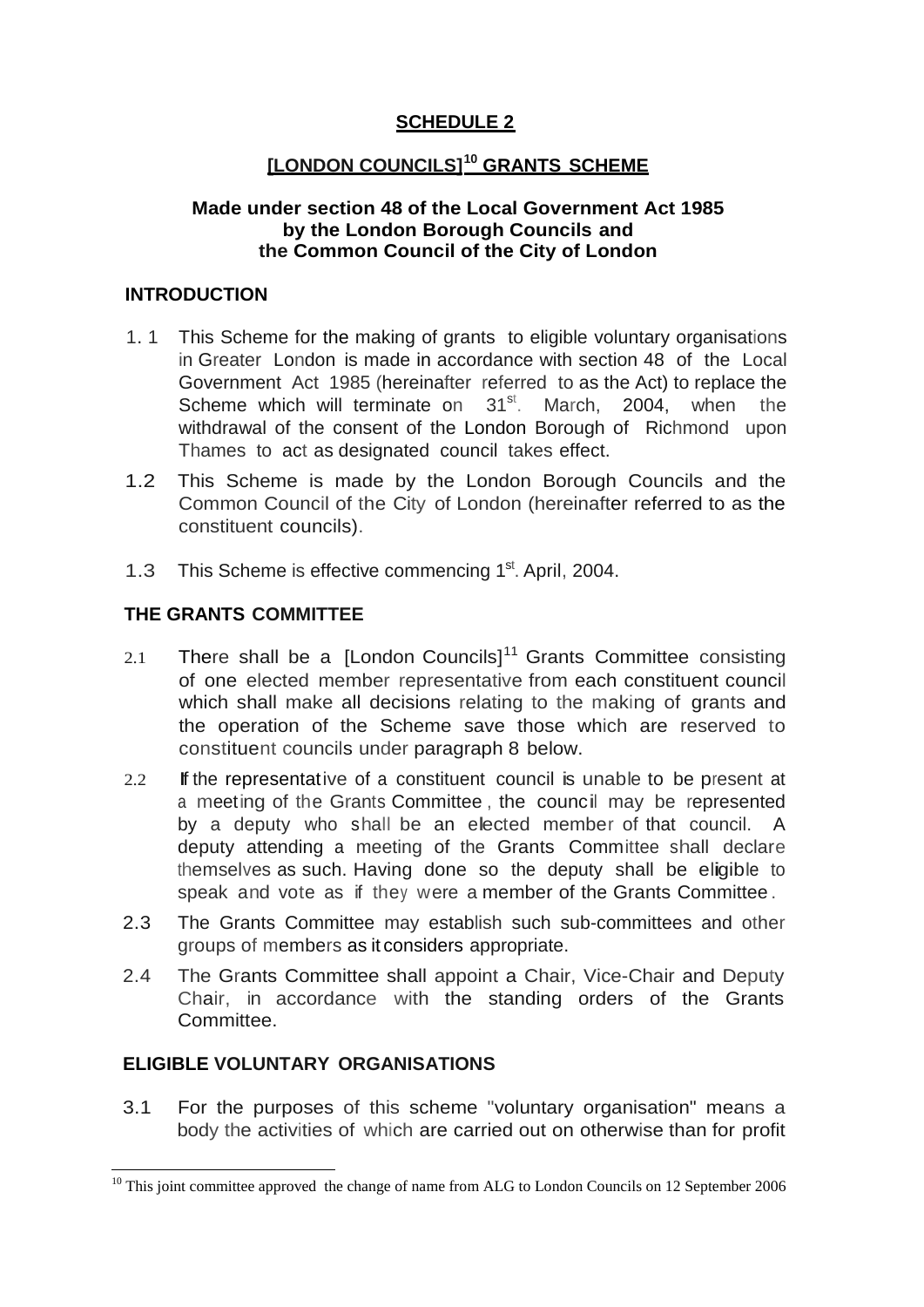but does not include any public or local authority and "eligible voluntary organisation" means a voluntary organisation whose activities will directly or indirectly benefit the whole of Greater London or any part of it extending beyond the area of any particular constituent council.

3.2 The Grants Committee may define supplementary criteria of eligibility which shall be communicated to voluntary organisations applying for grants under the scheme.

### **REVIEW OF NEEDS**

4.1 [The constituent councils have resolved to delegate the function specified in section 48(10) Local Government Act 1985 (review of needs of Greater London) to London Councils Leaders' Committee from 1 April 2000. The Grants Committee shall ensure that appropriate proposals for periodically reviewing the needs of Greater London in the context of the Grants Scheme are submitted to Leaders Committee.]<sup>[12](#page-6-0)</sup>

### **THE DESIGNATED COUNCIL**

5.1 The Common Council of the City of London ("the Corporation") shall be the designated council for the purposes of section 48(2)(a) Local Government Act 1985 (making of grants).

# **[LONDON COUNCILS][13](#page-6-1) [GRANTS TEAM][14](#page-6-2)**

- 6.1 The [Grants Team]<sup>[15](#page-6-3)</sup> shall be responsible to the [London Councils]<sup>[16](#page-6-4)</sup> Leaders' Committee and the [London Councils]<sup>[17](#page-6-5)</sup> Grants Committee through its Director and staff for the efficient administration of the scheme and for advice on policies and priorities towards grant-giving within and betweensavies being funded.
- 6.2 In particular the [Grants Team] $18$  shall -
	- (1) keep under review the needs of Greater London and report to the Grants Committee and [London Councils]<sup>[19](#page-6-7)</sup> Leaders' Committee from time to time on a strategy for collective grant givingdevised with due regard to those needs;
	- (2) draw up and submit for consideration and approval by the Grants Committee detailed criteria and policies for grant giving in the light of the agreed strategy;

 $11$  This joint committee approved the change of name from ALG to London Councils on 12 September 2006

<span id="page-6-2"></span>

<span id="page-6-4"></span><span id="page-6-3"></span>

<span id="page-6-1"></span><span id="page-6-0"></span><sup>&</sup>lt;sup>12</sup> Substituted further to minor variations approved by London Councils (Leaders' Committee) on 15 July 2014<br><sup>13</sup> This joint committee approved the change of name from ALG to London Councils on 12 September 2006<br><sup>14</sup> Sub

<span id="page-6-5"></span>

<span id="page-6-6"></span>

<span id="page-6-7"></span><sup>&</sup>lt;sup>19</sup> This joint committee approved the change of name from ALG to London Councils on 12 September 2006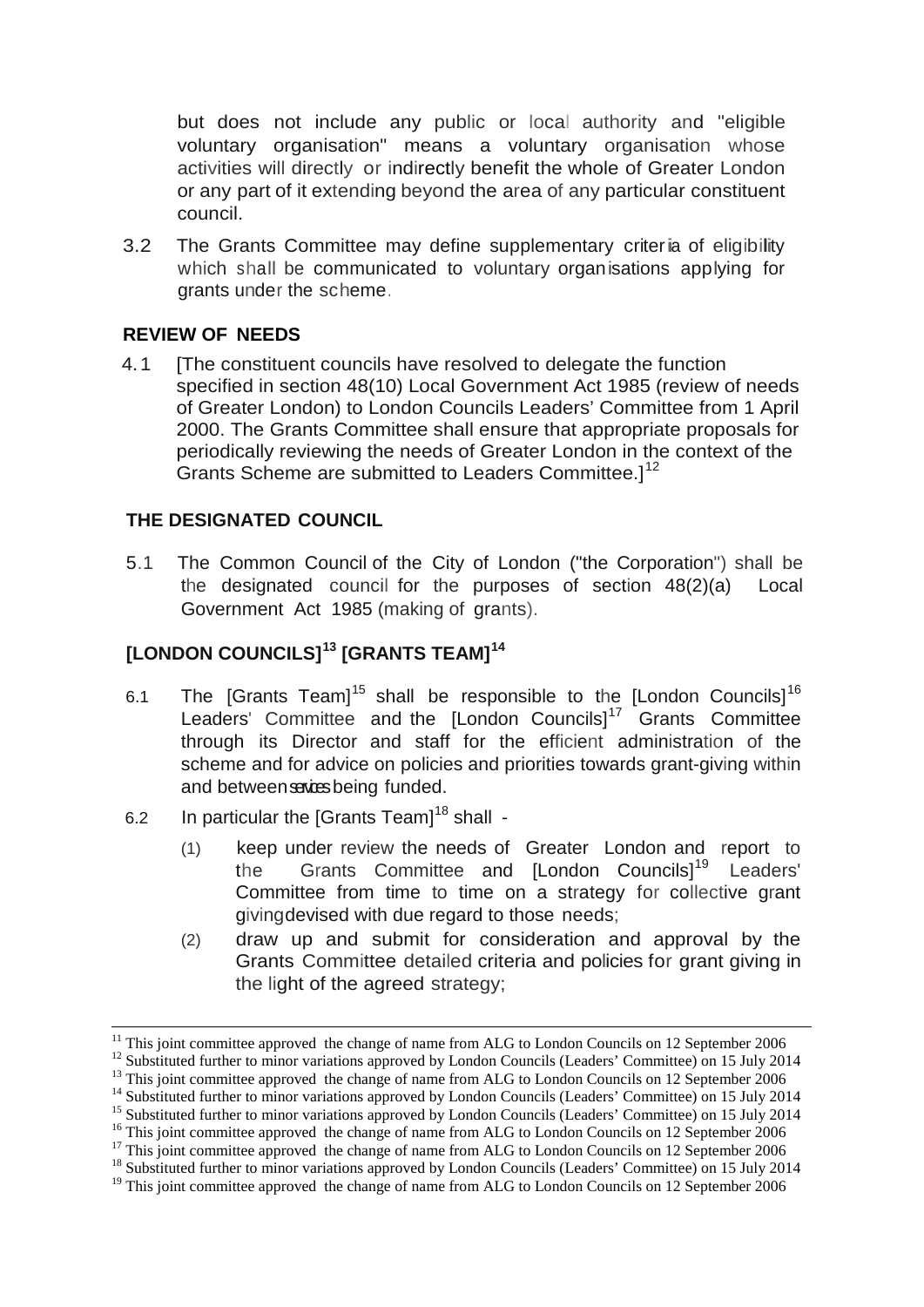- (3) prepare and submit an annual budget for consideration by the Grants Committee and [London Councils]<sup>[20](#page-7-0)</sup> Leaders' Committee by the end of November each year for the financial yearcommencing the following April. This budget shall include the costs of staffing , office and support services considered necessary to facilitate the effective and efficient operation of the Scheme, as well as expenditure proposals for grant aid to eligible voluntary organisations, and any contingency provision;
- (4) receive, assess and process grant applications from eligible voluntary organisations and report on them and make recommendations to the Grants Committee and or any Subcommittees it may establish;
- (5) administer the payment of approved grants to eligible voluntary organisations and monitor the use made of such funding;
- (6) convene and service meetings of the Grants Committee, its sub- committees and any other bodies established by it.

### **MEETINGS**

- 7.1 [Grants Committee shall hold a minimum of 2 meetings each year, one of which shall be an annual general meeting and on such other dates as may be decided by the Committee or its Chair or in accordance with the Standing Orders of the Committee.]<sup>[21](#page-7-1)</sup>
- 7.2 A meeting may be requisitioned by not less than one third of the members of the [London Councils]<sup>[22](#page-7-2)</sup> Grants Committee. Any such requisition shall be delivered to the  $[Corporate Director]^{23}$ , not less than ten working days before the date of the meeting and shall specify the business to be transacted at the meeting. No business other than that set out in the summons shall be transacted at such a meeting.
- 7.3 The quorum of any meeting of the [London Councils] $^{24}$  $^{24}$  $^{24}$  Grants Committee or a Sub-Committee shall be one - third of the number of members entitled to be present. No business shall be transacted at any meeting unless a quorum is present.
- 7.4 [The Grants Committee AGM shall approve the strategy, priorities and any delegation to sub-committees and Officers. The Grants Committee shall also, at their AGM or any other meeting of the Committee, approve the strategy and priorities for recommendation to Leaders' Committee in line with the requirements of clause 4.1.] $^{25}$  $^{25}$  $^{25}$
- 7.5 [The Grants Committee shall receive details of the budget for the following financial year and shall make recommendations as to the level of overall expenditure for the consideration and approval of

<span id="page-7-0"></span> $20$  This joint committee approved the change of name from ALG to London Councils on 12 September 2006

<span id="page-7-2"></span><span id="page-7-1"></span><sup>&</sup>lt;sup>21</sup> Substituted further to minor variations approved by London Councils (Leaders' Committee) on 15 July 2014<br><sup>22</sup> This joint committee approved the change of name from ALG to London Councils on 12 September 2006<br><sup>23</sup> Sub

<span id="page-7-3"></span>

<span id="page-7-5"></span><span id="page-7-4"></span>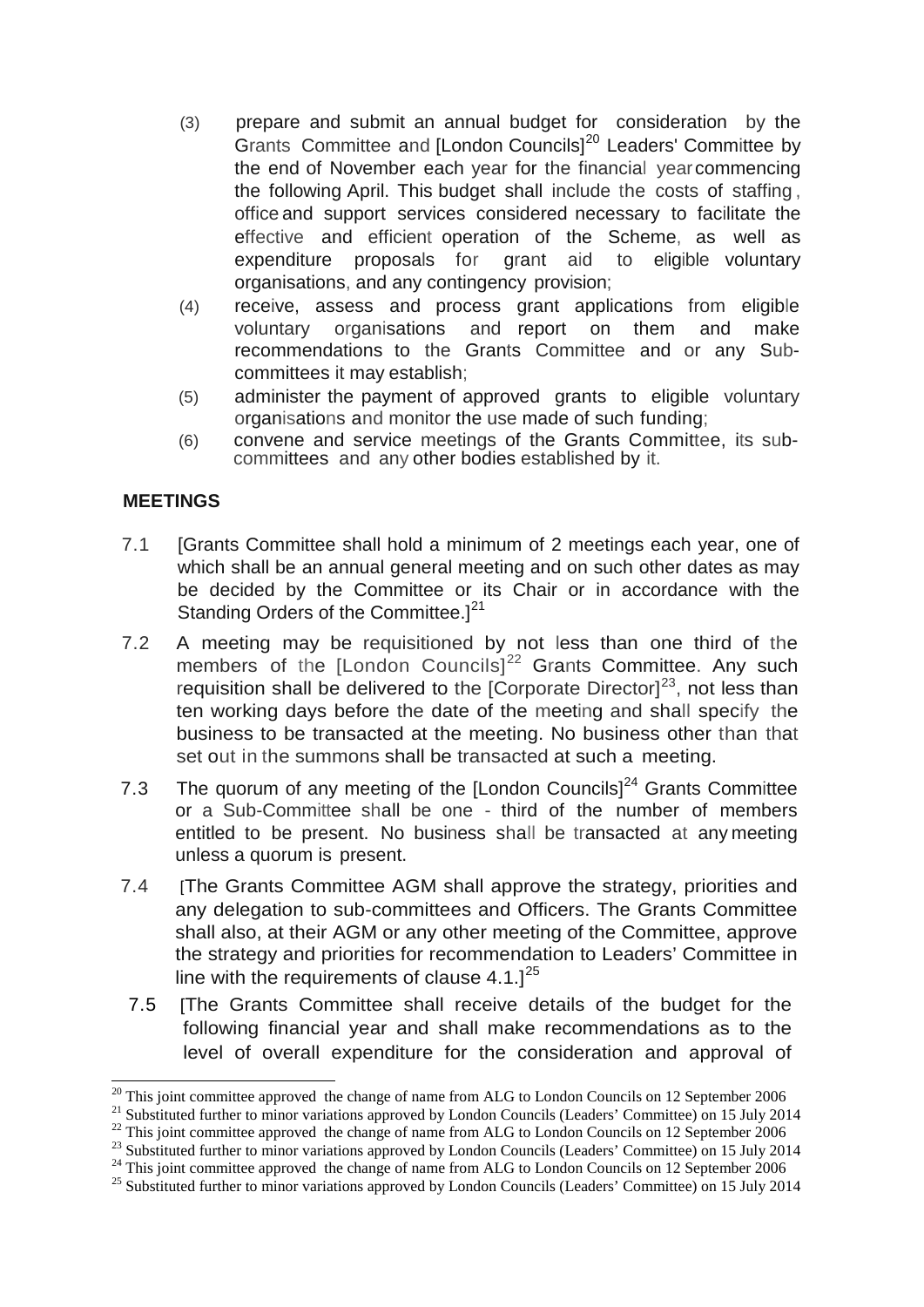constituent councils as provided for under the Act. In order that the level of expenditure may be speedily determined, constituent councils shall respond to the recommendations of the Grants Committee by not later than the third Friday of the following January.] $^{26}$  $^{26}$  $^{26}$ 

7.6 The [London Councils] $27$  Grants Committee may make such other arrangements for the conduct of meetings as it considers appropriate.

### **CONTRIBUTIONS TO EXPENDITURE**

- 8.1 The constituent councils shall be required to contribute to any expenditure of the designatedcouncil which has been incurred with the approval of at least two-thirds of the constituent Councils; and the amounts of the contributions shall be determined so that the expenditure in respect of which they are payable is borne by the constituent councils in proportion to the populations of their respective areas.
- 8.2 For the purpose of approving expenditure under the Scheme, constituent councils' approval to overall expenditure for the year shall require the appropriate majority to agree<sup>[28](#page-8-2)</sup> but decisions with regard to the allocation of expenditure within the overall expenditure approved shall be taken by the  $[London Councils]^{29}$  $[London Councils]^{29}$  $[London Councils]^{29}$ Grants Committee in accordance with the Scheme and the detailed operational arrangements.
- 8.3 For the purposes of paragraph 8.1 above the population of any area shall be determined in accordance with Regulation 6(8) of the Levying Bodies (General) Regulations 1982 (or a re- enactment or modification of such Regulations<sup>[30](#page-8-4)</sup>.
- 8.4 The total annual expenditure incurred under the scheme by the designated council shall not exceed such amount as is prescribed by an order made by the Secretary of State, if so prescribed.
- 8.5 The designated council (or  $[$ London Councils $]^{31}$  $]^{31}$  $]^{31}$  on behalf of the

<span id="page-8-0"></span><sup>&</sup>lt;sup>26</sup> Substituted further to minor variations approved by London Councils (Leaders' Committee) on 15 July 2014

<span id="page-8-1"></span><sup>&</sup>lt;sup>27</sup> This joint committee approved the change of name from ALG to London Councils on 12 September 2006<br><sup>28</sup> The Grants to Voluntary Organisations (Specified Date) Order 1992 provides that if the total expenditure to

<span id="page-8-2"></span>be incurred in any financial year is not approved as required by the Scheme before 1<sup>st</sup> February in the year in which that financial year begins, the constituent councils shall be deemed, subject to any order which has been made under section 48(5) Local Government Act 1985, all to have given their approval for that financial year to total expenditure of an amount equal to the amount that was approved or, as the case may be, deemed to have been approved for the preceding financial year.

<span id="page-8-3"></span><sup>&</sup>lt;sup>29</sup> This joint committee approved the change of name from ALG to London Councils on 12 September 2006  $\frac{30}{10}$  Regulation 6(8) of the Levying Bodies (General) Regulations 1992 provides:

<span id="page-8-4"></span>A levying body shall secure that the expenses to be met by levies issued by it under these Regulations by reference to the relevant precepting power conferred by section 48 or 88 of the Local Government Act 1985 are borne by the relevant authorities in a proportion calculated by reference to the total population of the area of each relevant authority on  $30<sup>th</sup>$ . June in the financial year beginning two years before the beginning of the financial year in respect of which the levy is issued, as estimated by the Registrar General.

<span id="page-8-5"></span> $\frac{31}{10}$  This joint committee approved, the change of name from ALG to London Councils on 12 September 2006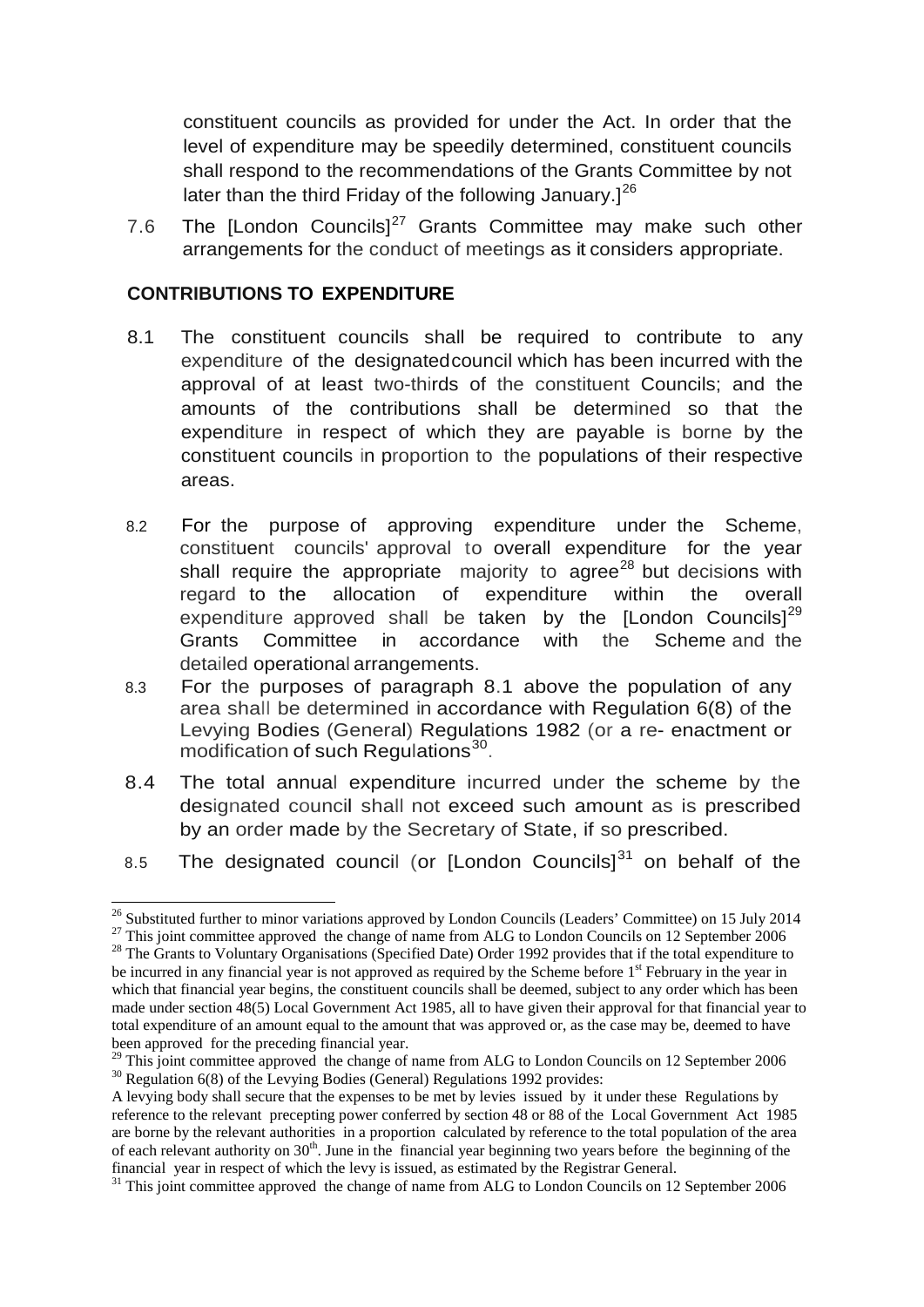designated council) shall invoice constituent councils one month in advance for their contributions to the approved budget for the Scheme in the following way:

- (1) in March and December of each year for half the costs incurred by the designated council in discharging the designated council function and a quarter of the expenditure proposed for grants to eligible voluntary organisations and any agreed contingencyprovision;
- (2) in June and December of each year for a quarter of the expenditure proposed for grants to eligible voluntary organisations and any agreed contingency provision
- 8.6 Constituent councils shall pay their contributions to the Scheme not later than the  $8<sup>th</sup>$  day of April, July, October and January of each financial year in order that payments of approved grants may be made to eligible voluntary organisations before the end of those months,generally in quarterly instalments.
- 8.7 [London Councils shall keep proper records on income and expenditure, and shall prepare for the AGM of the Grants Committee a statement of account for the financial year which ended on the previous 31 March. The statement shall be approved by London Councils Leaders' Committee and audited by independent auditors appointed by the London Councils.] $^{32}$  $^{32}$  $^{32}$

## **OPERATIONAL MATTERS AND SUPPLEMENTARY PROVISIONS**

9.1 This Scheme shall be read in conjunction with the Eligibility Criteria approved by constituent councils and reported to the Grants Committee on 17 October, 1985, and the Decision-Making Procedures and Operational Arrangements in force from time to time. Any provisions of the Scheme which are supplementary to those prescribed by section 48 Local Government Act 1985 may be varied by a two-thirds majority of the constituent councils acting by [London Councils]<sup>[33](#page-9-1)</sup> Leaders' Committee on a recommendation from the [London Councils]<sup>[34](#page-9-2)</sup> Grants Committee.

## **PERIOD OF OPERATION OF THE SCHEME**

- 10.1 The scheme will continue in force for at least two financial years after that in which it is made, that is at least until  $31<sup>st</sup>$ . March 2006.
- 10.2 Subject to paragraph 10.1, the Scheme may be revoked by the constituent councils (or, in the absence of agreement between all of them, by a majority of those councils) with effect from the end of any

 $32$  Substituted further to minor variations approved by London Councils (Leaders' Committee) on 15 July 2014

<span id="page-9-2"></span><span id="page-9-1"></span><span id="page-9-0"></span> $^{33}$  This joint committee approved the change of name from ALG to London Councils on 12 September 2006<br><sup>34</sup> This joint committee approved the change of name from ALG to London Councils on 12 September 2006